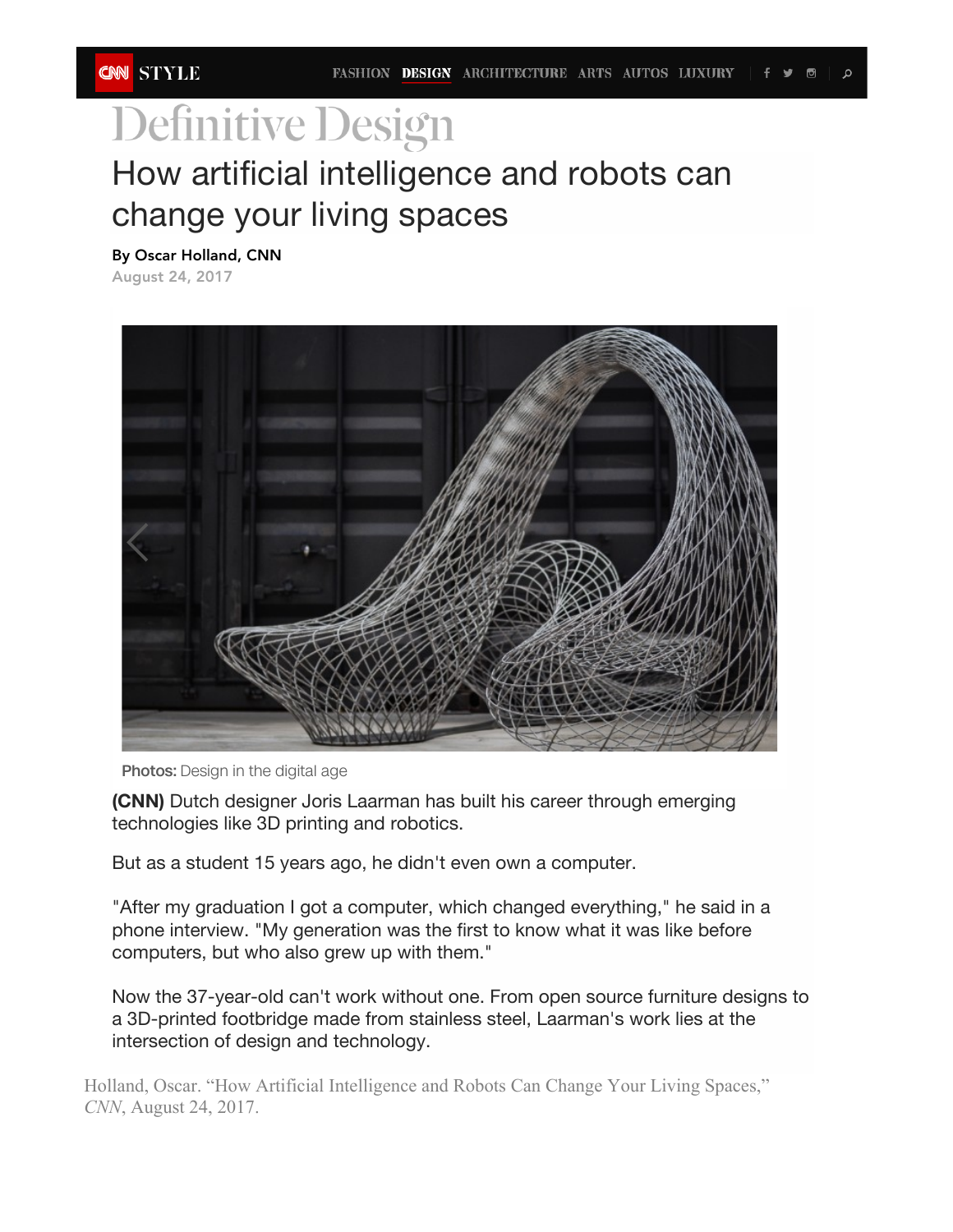His company, Joris Laarman Lab, pushes at the experimental edges of an industry that has digitalized rapidly since he graduated from the Design Academy Eindhoven in 2003.

"We're trying to figure out what the design of the future will be -- what it could look like," he said.  $\blacksquare$ 

rapidly since he graduated from the Design Academy Eindhoven in 2003.

## Digital toolbox  $\mathcal{L}$  what the design of the future will be --

\_\_\_\_\_\_\_\_\_\_\_\_\_\_

\_\_\_\_\_\_\_\_\_\_\_\_\_\_

One of Laarman's best-known designs is the Bone Chair, which was created through algorithms that mimic bone growth. Using a large volume of computergenerated calculations, Laarman's program systematically adjusted and strengthened the chair's design. The Bone Chair which was created the Bone Chair which was created through algorithms that mimic was created through algorithms that mimic was created through algorithms that mimic was creat bone growth. Using a large volume of computer-generations, Laarman's program systematically program systematically program systematically program systematically program systematically program systematically program systema

"Birds' bones have super-optimal construction -- they constantly adapt themselves by taking away material where it's not needed and adding material where it is, without losing strength," he explained.



COURTESY JORIS LAARMAN LAB

Using a large volume of computer-generated calculations, Laarman's program systematically Using a large volume of computer-generated calculations, Laarman's program adjusted and strengthened the chair's design.

"To me, an algorithm is just a new high-tech version of a saw or a pair of scissors -it's just a tool. The designs that we make are never finished objects, they're more like programs that we can tweak into new forms and adapt themselves accordingly." Technology is not only changing designers' methods, but also the type of products they can creat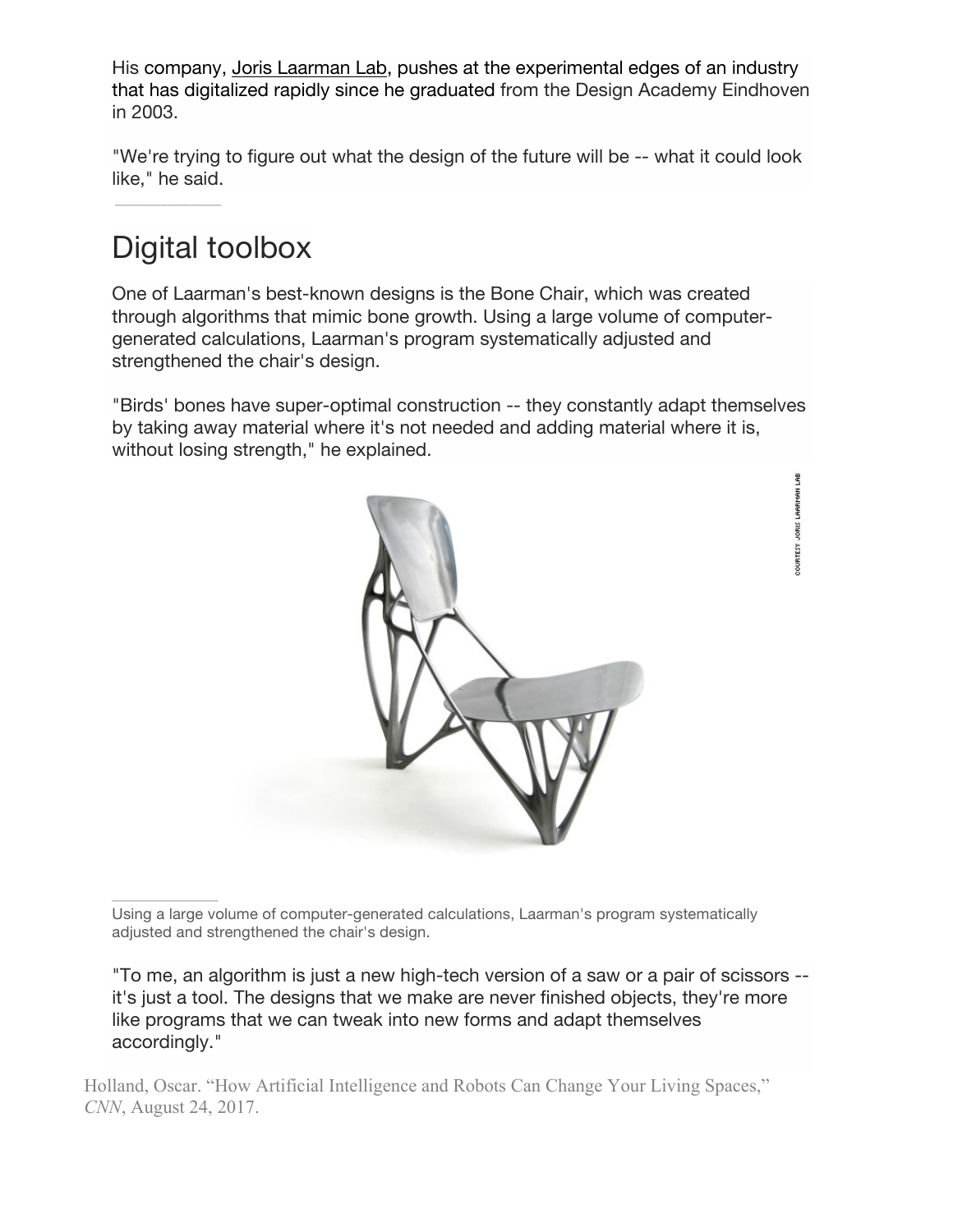Technology is not only changing designers' methods, but also the type of products they can create. More than a simple efficiency measure, Laarman says that digitalization makes entirely new concepts possible.

"(The shape of the Bone Chair) could never have been invented without the algorithm. You'd need really heavy calculations for such an evolutionary process.

"If you were to do this manually, without a computer, you'd have to break the legs of the chair thousands of times to make it stronger and to know where to add or take away material."

## Design to download

\_\_\_\_\_\_\_\_\_\_\_\_\_\_

\_\_\_\_\_\_\_\_\_\_\_\_\_\_

The Bone Chair is set to go on display at the New York's Cooper Hewitt, The Smithsonian Design Museum, alongside other highlights from Laarman's career, including a set of tables made from reprogrammable molecular building blocks called voxels.

The exhibition, titled "Joris Laarman Lab: Design in the Digital Age," encourages visitors to interact with technologies that may soon become commonplace, said the show's curator Andrea Lipps.

COURTESY COOPER HEWITT



Each of the 12 chairs in the Maker series is digitally fabricated and assembled from small printed parts, like a 3D puzzle.

"(Experimental) designers often end up creating things that are so completely foreign that they become almost indigestible," she said. "What's interesting about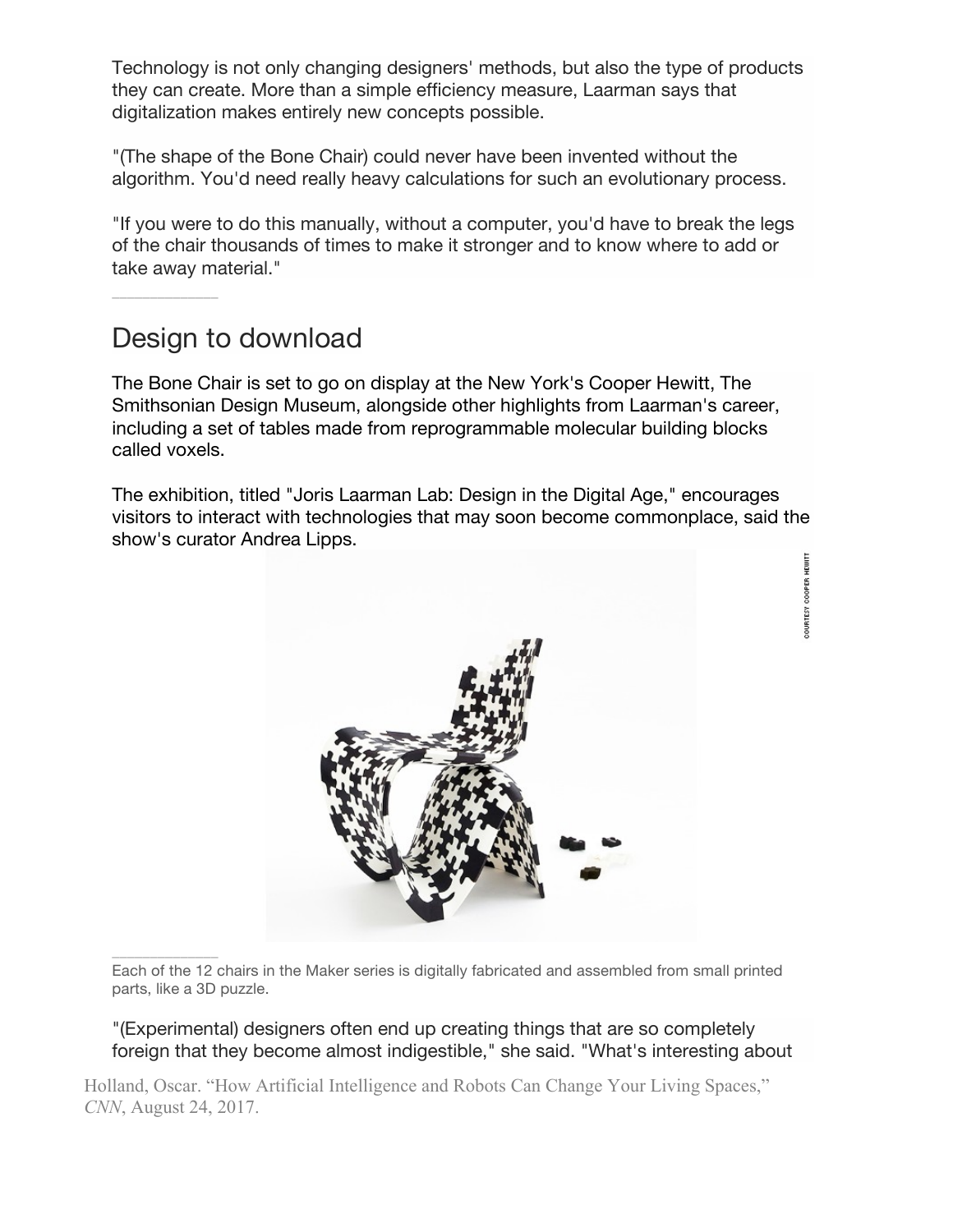Joris' work is that there's a familiarity to it that makes it feel less threatening. These designers are the early adopters -- they're taking our hand and leading us into the future."

While Lipps wants the exhibition to be an "interactive, participatory experience," visitors won't get a chance to sit on any of Laarman's chairs. They will, however, be able to download some of the design blueprints.

"You can download one (of the chairs) for free and make it yourself -- or have it produced by your neighbor if they have a 3D printer," Laarman said. "There are now platforms that show where the 3D printers in your neighborhood are."

## The 'next industrial revolution'

This tools used by Laarman are just some of the digital methods transforming the design industry. Robotics, 3D printing and virtual reality are all changing the way products are made -- from super-strong digitally fabricated materials to cars designed in thin air using VR goggles.

According to research by the consulting firm McKinsey, the cost of 3D printing fell 60 percent between 1990 and 2014, while the price of industrial robots fell by 5 percent every year between 2000 and 2012.



\_\_\_\_\_\_\_\_\_\_\_\_\_\_ This series of tables was made from reprogrammable building blocks called voxels. It was built using industrial robots.